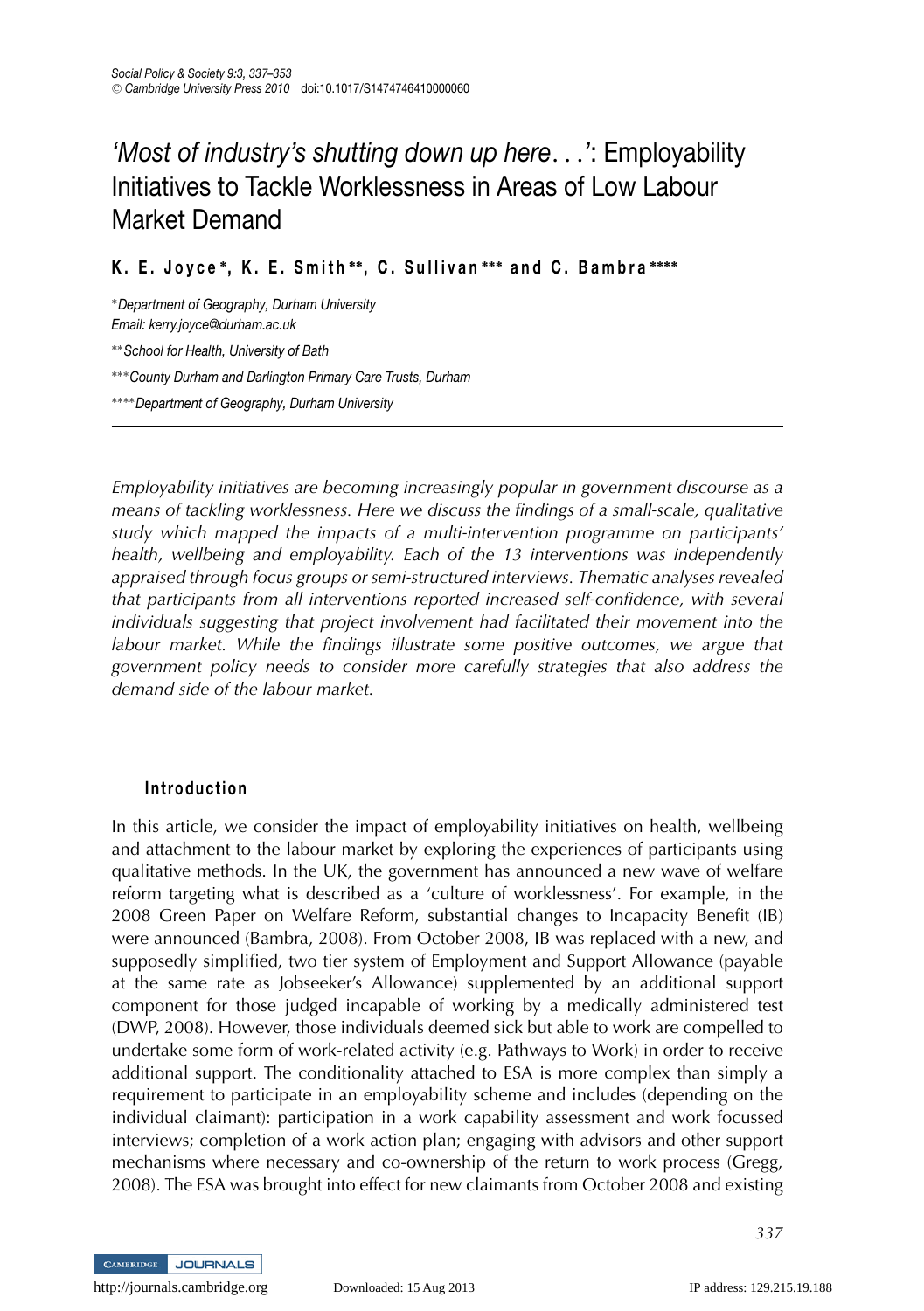claimants will be moved onto ESA from 2010 onwards. For a more detailed discussion of the implications arising from the introduction of ESA see Bambra and Smith (in press).

Given this new conditionality with regards to health-related benefits, as well as the announcement of further conditionality amongst JSA claimants (e.g. community work after two years unemployment), it is important to examine how participants experience employability programmes and draw attention to any tensions or problems concerning these programmes. Here we explore the impacts of some short-term projects and draw particular attention to the absence of interventions which tackle structural barriers to employment. In conclusion, the article calls on policymakers to refocus their approach to worklessness by instead considering a longer-term, multi-pronged response which will tackle both demand and supply-side factors.

#### *Worklessness and health*

Although often criticised for its ambiguity, 'worklessness' has emerged as a prominent government discourse and as an important focus for policy interventions (Danson, 2005). Groups disproportionately affected by worklessness include lone parents, minority ethnic groups, people with a disability or chronic health condition, over 50s, offenders/exoffenders and drug users (Ritchie *et al*., 2005). Individuals may face multiple barriers to employment, such as a lack of job-relevant skills and experience and problems accessing the work environment (often relating to transport and carer costs) (Danziger *et al*., 2002). These often overlapping difficulties mean that helping individuals move from welfare into work may not easily be addressed by single, linear interventions (Gardiner, 1997; Bambra *et al*., 2005; Ritchie *et al*., 2005). This is particularly likely to be the case where changes in local economies have restricted employment options.

As has been well documented (Campbell, 2000; Danson, 2005), there have been significant changes in the UK's labour market over the past few decades, particularly in relation to a declining manufacturing and heavy industry sector. This has contributed to increased rates of worklessness, especially in areas where employment was previously dominated by heavy industries, such as County Durham. One consequence of these labour market changes, as, McDonald and Marsh (2000) describe, is that the transition into employment for many young people has altered from a simple transition into and between trade/manual jobs to what they describe as cyclical movement between unemployment, government schemes and jobs at the bottom end of the labour market. Individuals caught in this 'low pay, no pay' cycle are a key target for policymakers interested in tackling worklessness. Moreover, Beatty and Fothergill (2005: 838) describe the problem of hidden unemployment in former industrial areas and argue that 'large scale joblessness' is camouflaged by increasing numbers of incapacity claimants. Importantly, the authors note that 'this diversion [from unemployment to sickness benefits] has happened predominantly in the older industrial areas of the North, Scotland and Wales' (Beatty and Fothergill, 2005: 852) and is likely to be as a consequence of deindustrialisation.

In an attempt to tackle worklessness, government schemes, such as *New Deal* and *Pathways to Work,* have been developed and targeted at specific groups across England and Wales, including unemployed people who are both young (16–25) and over-50, and groups considered to be particularly vulnerable to social exclusion, such as lone parents and people experiencing disability or chronic illness (Martin *et al.*, 2003). However, the

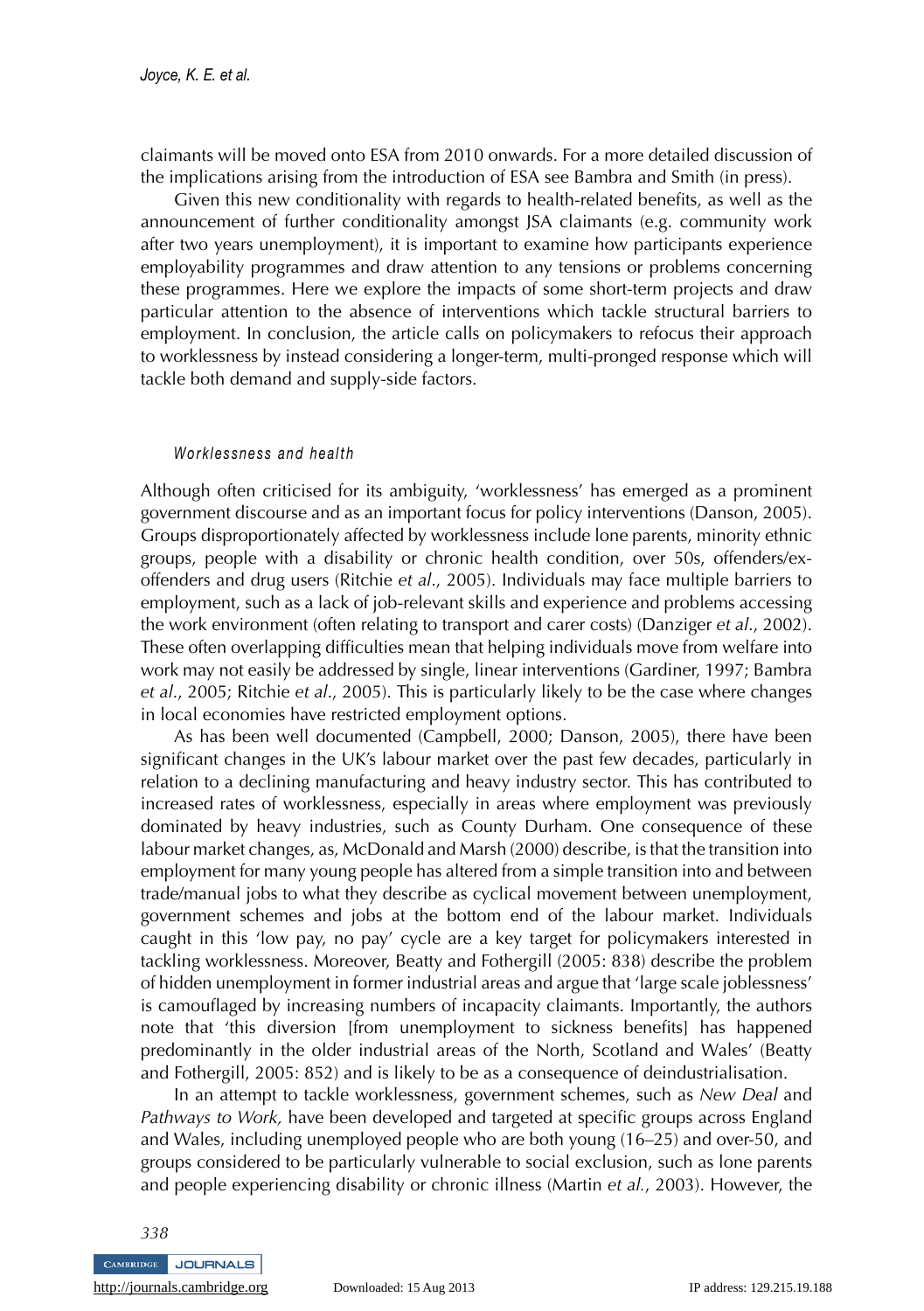effectiveness of such programmes is unclear. For example, recent systematic reviews of welfare to work programmes targeted at people with a disability or chronic illness by Bambra *et al*. (2005) and Hillage *et al*. (2008) were both inconclusive. Similarly, although there is a rich qualitative literature on this topic, much of this is dominated by a focus on the employment experiences of participants and it does not tend to examine the wider impacts of the interventions or the contexts in which they operate. It is therefore uncertain whether the UK government's attempts to reduce the number of people workless and in receipt of benefits by focusing on labour supply (Turok and Webster, 1998) have been effective. It is also unclear whether the introduction of sanctions is likely to increase movement back to employment, especially since it is based on the presumption that unemployed groups require further incentives to look for work when, in fact, research (in the UK and elsewhere in Europe) suggests that many people who are out of work are keen to increase their involvement in the labour market (Easterlow and Smith, 2003; Fletcher, 2007; Hyggen, 2007). The study presented here attempts to address these gaps by drawing together interpretive data on individuals' contextual accounts of their participation in one of 13 different employability interventions (see Table 1). The overarching aim of the evaluation was to examine the effects of this multi-intervention programme (detailed in Table 1) on participants' health, wellbeing and employability. The discussion inspired by these questions is then broadened out to reflect on what this research suggests about policy responses to worklessness in the UK more generally. It should be noted, however, that this is not a discursive piece on the dynamics of worklessness rather the aim of the paper is to report on participants' views and experiences regarding a number of different employability projects implemented in a defined study context, which will now be described.

#### *Context: Sedgefield, County Durham*

Sedgefield is an area (and until April 2009 a district council) in south eastern County Durham in the North East of England. Between April and June 2009 the North East had the highest workless household rate at 23.2 per cent compared with other government office regions. Sedgefield continues to be affected by the legacy of changing labour markets and the decline of manufacturing industries and the coalfields. Accordingly, the effects of the current global recession are heightened for the former mining villages and rural towns in the area. In Sedgefield, 21 of 56 (37.5 per cent) super output areas (SOAs) are ranked within the most deprived 20 per cent of SOAs nationally and three SOAs (5.4 per cent) are ranked within the most deprived 10 per cent SOAs (Government Office for the North East, 2007). Unemployment rates in Sedgefield are well above the national average (6.9 per cent between January and December 2008 versus 5.7 per cent nationally (ONS, 2009a)) and incapacity benefit claims in the working age population are amongst the highest in the country (12 per cent as of August 2007 – ONS, 2009b).

In terms of health indicators, the area is known to suffer a disproportionate burden of disease: incidence rates of coronary heart disease between 2003 and 2005 were calculated as 113.5 cases per 100,000 population compared with 90.5 cases per 100,000 in the UK over the same period (Communities and Local Government, 2007). Equally, the rate of cancer mortality between 2003 and 2005 was 146.4 per 100,000 population in Sedgefield compared with 119 per 100,000 population nationally (Communities

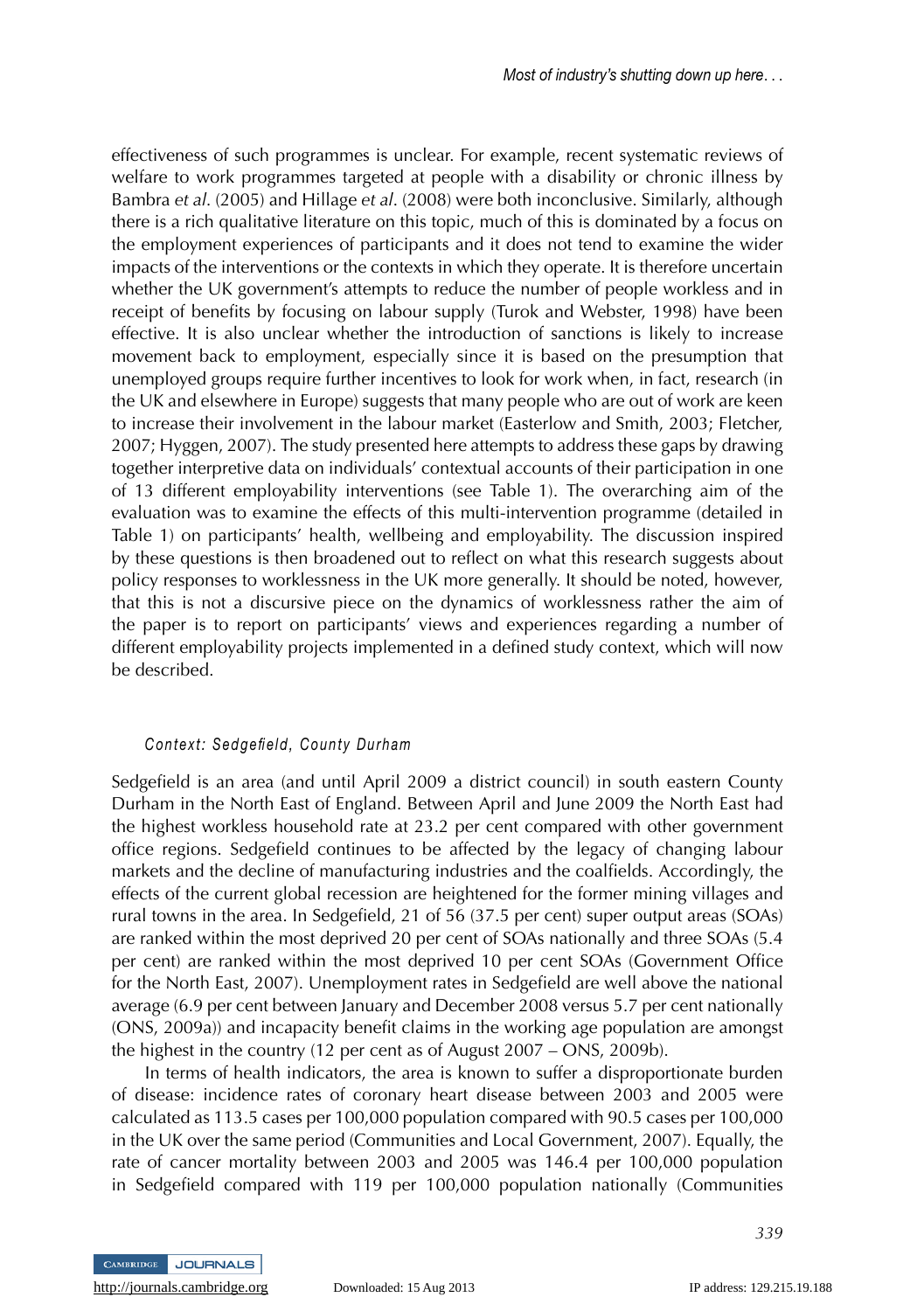| Intervention Type <sup>1</sup>                                    | Intervention                         | Acronym              | Objectives of intervention                                               |
|-------------------------------------------------------------------|--------------------------------------|----------------------|--------------------------------------------------------------------------|
| Education and training                                            | Steps into work                      | SIW                  | Numeracy and literacy for<br>work skills and childcare<br><b>NVQs</b>    |
| Health-related<br>interventions                                   | Cardiac rehabilitation               | <b>CR</b>            | Improve health and<br>wellbeing to help return<br>to/retain employment   |
|                                                                   | Counselling                          | C                    | Improve health and<br>wellbeing to help return<br>to/retain employment   |
|                                                                   | <b>GP</b> referrals                  | <b>GPR</b>           | Extend free leisure centre<br>activities for GP referrals<br>by 3 months |
|                                                                   | Lower back pain service              | LBP                  | Improve health and<br>wellbeing to help return<br>to/retain employment   |
|                                                                   | Smoking cessation                    | SC.                  | Health promotion to<br>retain/prevent possible<br>unemployment           |
| Improving accessibility to<br>employment-related<br>opportunities | Accessibility action                 | AA                   | Community transport<br>service to improve access<br>to opportunities     |
| Vocational advice and<br>support services                         | Personal development<br>programme    | <b>PDP</b>           | Programme to improve<br>confidence, motivation<br>and aspirations        |
|                                                                   | Positive steps                       | PS                   | Information, support and<br>guidance scheme                              |
| Volunteering and work<br>placements                               | Community health<br>volunteers       | <b>CHV</b>           | Volunteering scheme to<br>train as health advisors                       |
|                                                                   | Placing people first<br>Volunteering | <b>PPF</b><br>$\vee$ | Work placement scheme<br>Formal volunteering work<br>employment scheme   |

Table 1 Typology of interventions (drawing from Gardiner, 1997; Bambra *et al*., 2005)

*Note:* 1 The projects evaluated in this paper were comparable in that they each dealt with the supply side of the labour market, rather than the demand side, and were all area-based and funded by short-term (finite) resources.

and Local Government, 2007). There is also a gap in life expectancy associated with socioeconomic deprivation, with women and men in the least deprived areas living on average three and four (respectively) years longer than women and men in the most deprived SOAs (APHO and DoH, 2008).

# **Methodology**

The aim of the qualitative approach to the study was to gain some insights into the worlds, beliefs and views of those involved in the employability interventions (Jowett and O'Toole, 2006; Kvale, 1996). Focus groups (one per project) were used to explore the views of

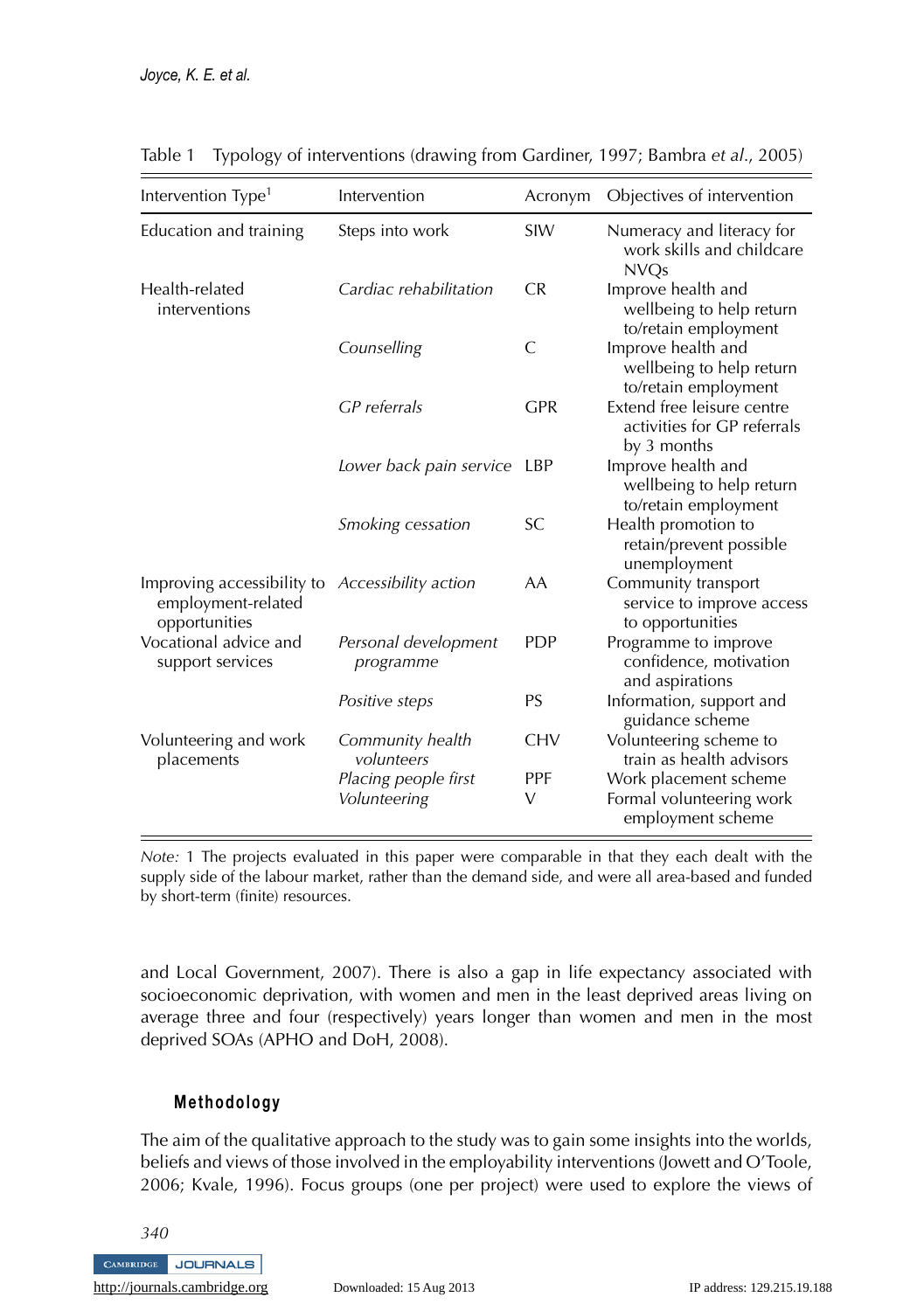participants involved in 11 of the projects, but, due to the sensitivity of some of the issues involved, it was deemed more appropriate to employ face-to-face interviews with participants in the *Young Parent's Outreach Worker* project and the *Counselling Service*. Altogether 84 individuals participated in the focus groups/interviews, all of which were undertaken shortly after (i.e. within 1–2 months) the intervention had been delivered. The research was approved in advance by Durham University School for Health Ethics Committee.

Participants were recruited through the intervention leaders who adopted a 'gatekeeping' role. Although asked to recruit participants offering a broad range of views, this method is clearly not without bias, as gatekeepers are likely – either wittingly or unwittingly – to recruit individuals who regularly attended and engaged most fully with the programme, which may lead to more positive responses. Further, it is important to note here that the sample of participants is inevitably self-selecting, given that participation in the employability schemes was voluntary (in contrast to the conditionality imposed by the new ESA). Consequently, the participants in our research may well have been closer to the labour market than other incapacity benefit claimants in the area who did not engage in these kinds of initiatives. Nevertheless, the data reveal a range of concerns with both barriers to work in the local labour market and with the programme itself, providing useful and policy-relevant insights to those interested in welfare to work schemes.

The focus group sessions varied in length, lasting between 30 and 60 minutes, with four to six participants in each. Two members of the research team were present at each focus group: one to facilitate the discussion, the other to take field notes and to ensure all topics had been addressed. Semi-structured interviews ranged from 15 to 53 minutes in length and were either conducted on a face-to-face basis or by telephone. With the exception of the *Young People's Outreach Worker* programmes, focus groups and interviews were conducted at venues where the programmes had been delivered. A thematic topic guide for the focus groups (and adapted for the semi-structured interviews) was informed by the existing literature-base relating to return-to-work schemes and by the experiences of the research team and included questions relating to: barriers experienced to employment; advantages and disadvantages of the intervention; impacts of the intervention on physical and psychosocial health as well as attachment to the labour market; ways in which the intervention addressed or failed to address barriers to employment; ways in which the intervention could be improved; remaining problems or barriers to employment.

Both focus group and interview discussions were audio-recorded and transcribed *verbatim* before being coded using *Atlas.Ti* (a qualitative analysis software package) by KJ and KS. The coding framework for analysis was derived abductively by analysing the data, transcript by transcript, to identify emergent themes (Miles and Huberman, 1994). To resolve any inconsistencies, data interpretations and emergent themes were discussed by all members of the research team until a consensus was reached. All extracts from the data have been fully anonymised and the codes accompanying quotations refer to the acronyms of the different interventions being appraised (see Table 1).

#### **Findings**

The following account of the data is divided into sections that focus on the impacts (from participants' perspectives) of the various projects on health, wellbeing and employability,

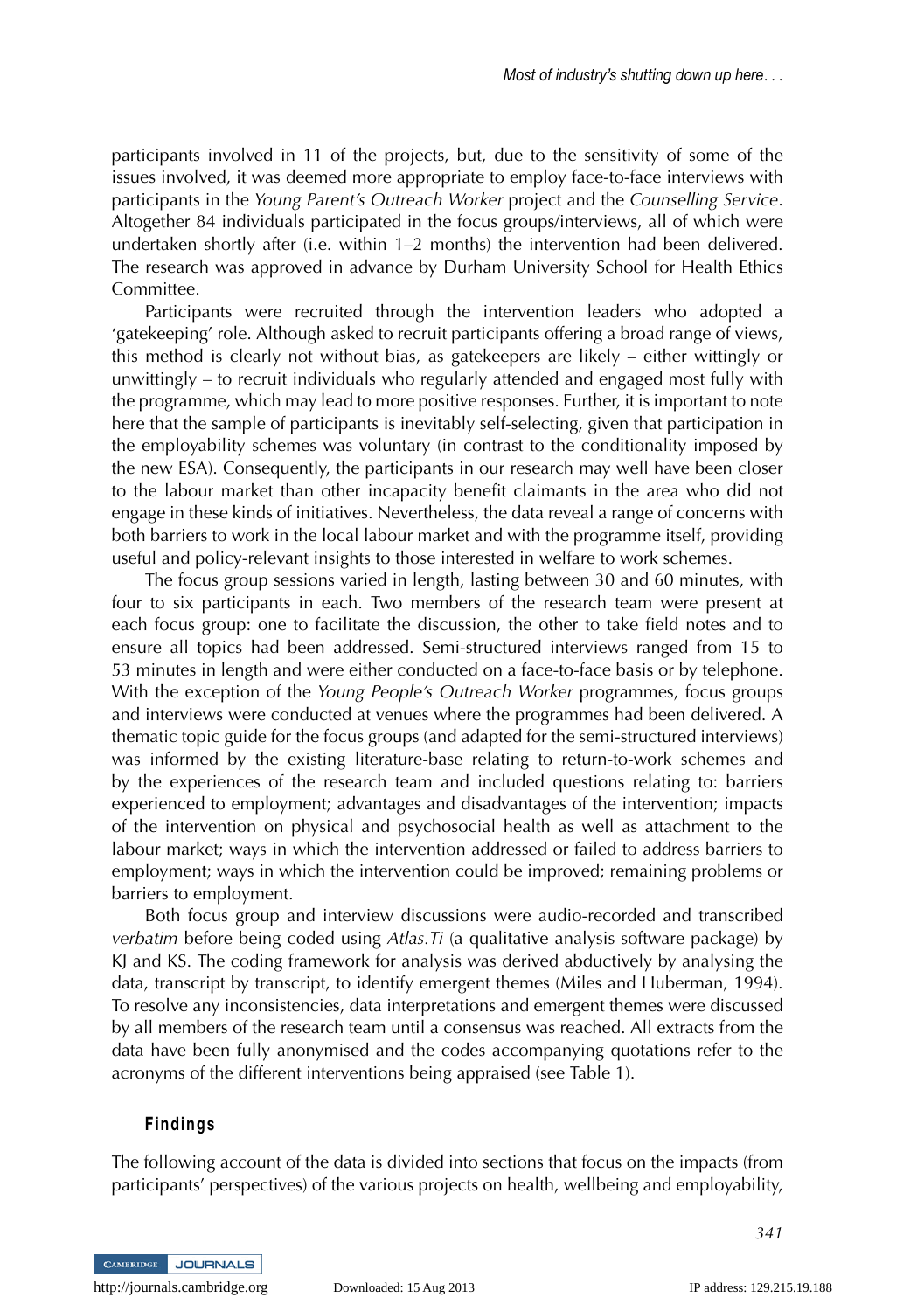

*Figure 1.* Interconnected themes relating to participants' experiences of the employability interventions.

but it should be recognised that each of these areas inter-links with the others (see Figure 1). The paper then turns its attention to exploring some of the concerns participants expressed about the short-term nature and supply-side focus of the interventions. Figure 1 illustrates the overlapping nature of the outcomes relating to the different intervention types. Most noteworthy is the finding that participants from all intervention types reported some kind of benefit relating to wellbeing. The lines encompassing health-related programmes and volunteering and placements are not meant to imply that these intervention types caused health or employment effects exclusively. Rather the outcomes relating to health were reported throughout many of the intervention types, but especially by participants of the health-related programmes. Likewise, employment outcomes were reported by individuals in several intervention types but were most commonly by individuals on volunteering or work placement programmes.

#### *Health*

Most of the impacts that participants discussed directly with respect to their 'health' were associated either with pain management or lifestyle-behaviours. For example, some participants in four of the health-related programmes (all except *Counselling*, which focused on mental, rather than physical health) reported that they were adapting their lifestyle-behaviours as a result of their participation in the programme. For some, this involved learning about and adopting preventative measures such as taking more exercise

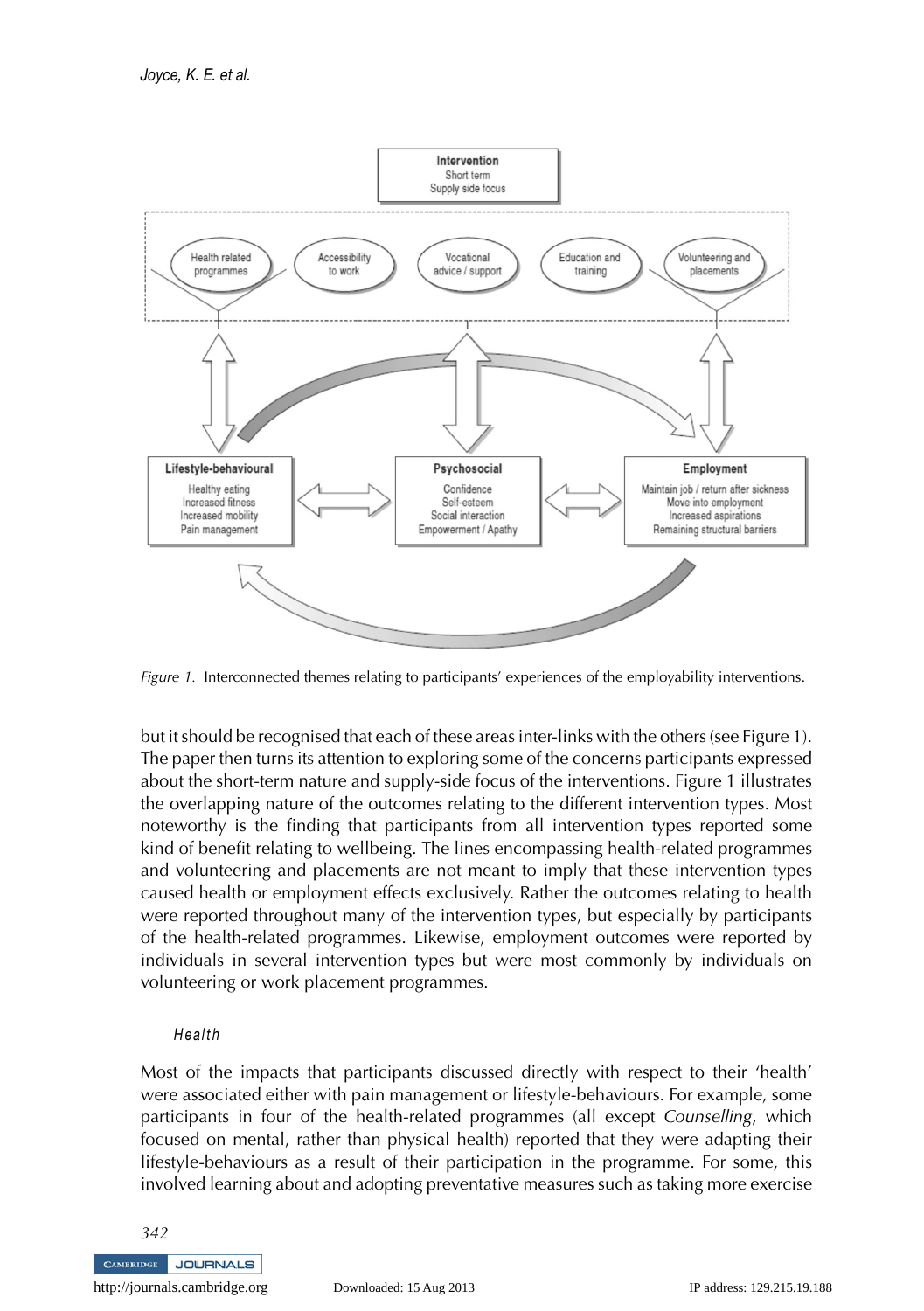and eating a healthier diet. For others, the benefits included learning relaxation or exercise techniques that enabled them to better manage existing conditions. Participants in the *Lower Back Pain* service placed a particular emphasis on the way in which the intervention had aided their pain management abilities:

'The programme of exercise and particularly relaxation has helped considerably. To such an extent I reduced my medication and then I've stopped it.' (LBP)

'I've changed my lifestyle, the way I eat, drink. I used to go at the weekend, five pints, no problem.' (CR)

'I've Angina and I just wanted to keep myself fit ... Yes it's delivering yes. Being in a group like this makes you do the exercise that you wouldn't do at home.' (GPR)

Although changes in lifestyle-behaviours are not examples of direct health benefits in themselves, but rather strategies to help promote health, many of the participants who reported changing their lifestyle-behaviours as a result of participating in the interventions felt that they were already experiencing benefits, such as improved feelings of fitness and mobility.

#### *Wellbeing*

'Wellbeing' is a widely used, if somewhat vague, concept, but it is helpful in capturing the extensive range of data relating to psychosocial issues uncovered in this research. We employ it here to refer to psychosocial outcomes, such as increased confidence and self-esteem, or accounts of increased opportunities for social interaction. As well as being linked to some of the physical health issues described in the above section, all of these factors are known to impact on an individual's 'job readiness', which is defined as being ready 'physically, mentally or emotionally to sustain paid employment' (Dean, 2003: 455). Thematic analyses reveal that participants reported experiencing psychosocial benefits as a result of their involvement in the projects more frequently than any other kind of benefit. The most commonly cited effect was a sense of increased self-confidence (see Table 2).

The issue of increased confidence did not appear to be noticeably gendered. Indeed, this theme was expressed in different guises by participants from *all* of the intervention types, but it was most notable amongst participants in the vocational advice and support programmes. These findings support the conclusions of a recent study of women encountering multiple barriers to employment (Heggie *et al*., 2007), where the related issues of increased confidence, self-esteem and employment aspirations were shown to be central to the outcomes of a personal development programme.

As Table 2 demonstrates, however, not all impacts on confidence and empowerment were positive. For example, participants in the *Placing People First* highlighted that the confidence gained through employability initiatives had the potential to work as a '*doubleedged sword*' (see Table 2). So, while there was a consensus that the interventions did indeed boost self-confidence and reaffirm self-belief, there was also a concern amongst individuals that, if they were subsequently unable to secure long-term paid employment, or achieve other ambitions nurtured by the intervention, that when the programme ended, their confidence could potentially dip further. This underlines the fact that participants

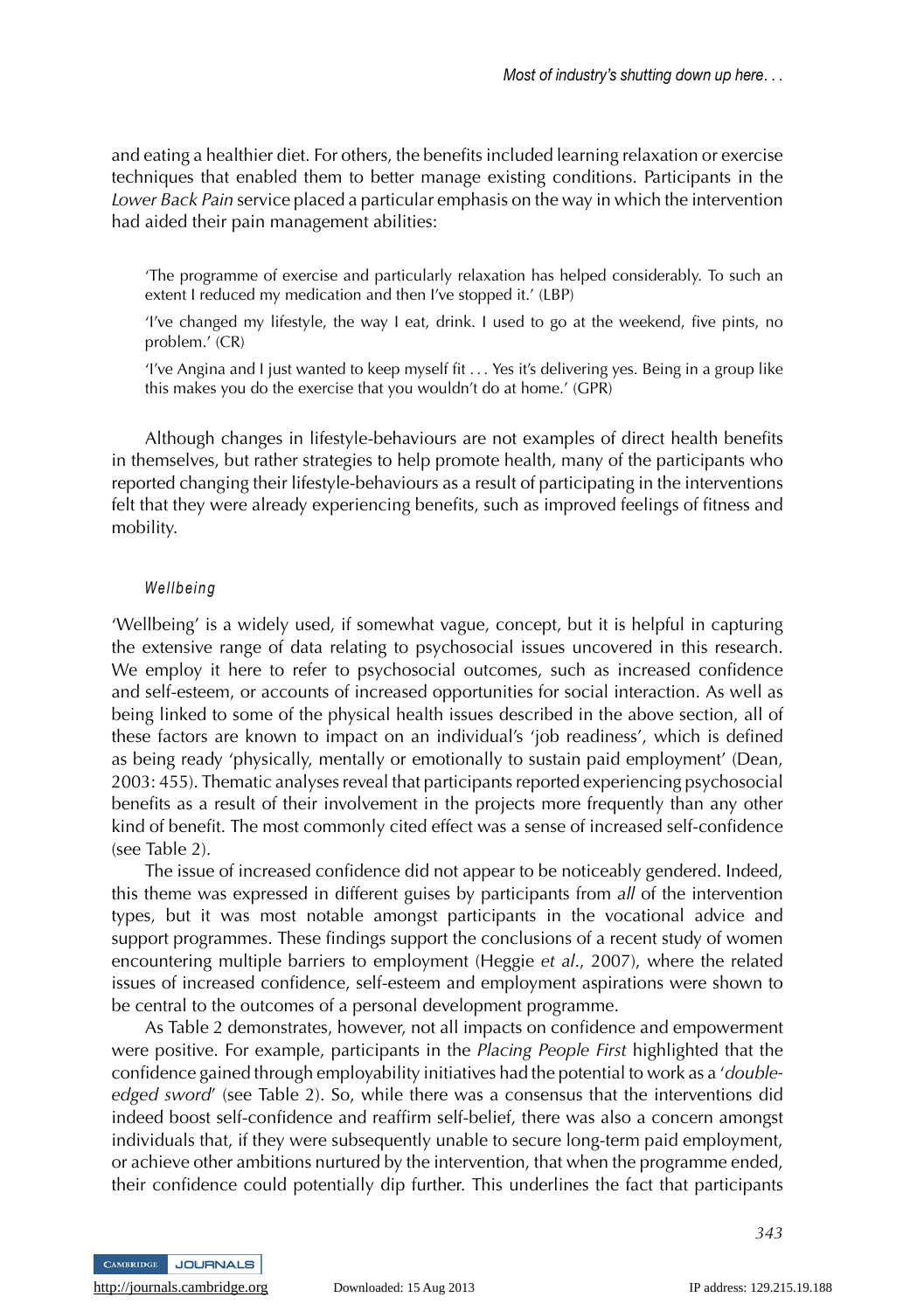| Impact on<br>confidence | Sub-theme                                | Illustrative quotation                                                                                                                                                                                                                                                                                                                     |
|-------------------------|------------------------------------------|--------------------------------------------------------------------------------------------------------------------------------------------------------------------------------------------------------------------------------------------------------------------------------------------------------------------------------------------|
| Positive                | Self-esteem                              | "it's just getting that experience and making you<br>feel a little bit better about yourself as well.' (PPF)                                                                                                                                                                                                                               |
|                         | Sense of<br>pride/Satisfaction           | 'Do you know we were the first dads in the North<br>East to do childcare? And we won quite a few<br>awards didn't we?' (SIW)                                                                                                                                                                                                               |
|                         | Self-belief                              | 'I've got a few job applications in at the moment<br>that I'm really quite positive and confident with.<br>And in the space of three months I've learnt so<br>much and I'm so confident to go on and apply for<br>other jobs.' (V)                                                                                                         |
|                         | Self-awareness                           | 'It made you look at yourself as a person instead of<br>just kind of like somebody's mum or somebody's<br>$\ldots$ ' (PDP)                                                                                                                                                                                                                 |
|                         | Developing coping<br>strategies          | 'It makes it more manageable, and so you know<br>that, like, there are things that you can do to<br>make it a bit easier That made you a bit more<br>positive about coping.' (LBP)                                                                                                                                                         |
| Negative                | Reduced self-esteem<br>and self-belief   | 'I think you need to be a bit careful about this<br>confidence issue, because you have to remember<br>that if a placement, you know, when somebody's<br>putting an effort into a placement, doesn't result<br>in a permanent job, you can actually damage<br>people's confidence, and it's an experience I've<br>had several times.' (PPF) |
|                         | Feelings of apathy and<br>demoralisation | 'You know just like, like fair enough and you're like,<br>why should I bother, I'm getting kicked, I'm<br>asking for help and I'm not getting it, you know.'<br>(PDP)                                                                                                                                                                      |
|                         |                                          | 'It can be demoralising, you know, if you're making<br>all these efforts, and it's not leading anywhere,<br>then you get the impression that really there's not<br>muchthere.' (PPF)                                                                                                                                                       |

Table 2 Positive and negative aspects of confidence

did not perceive psychosocial issues to be the only barriers that they faced in relation to securing employment. Consequently, some participants stressed that projects which addressed these issues without also addressing some of the other barriers they faced, had the potential to leave them feeling apathetic, frustrated and with lower self-worth than when they began the intervention.

One psychosocial impact talked about in consistently positive terms was the enhanced opportunities for social interaction that participation in many of the employability projects appeared to bring. As illustrated in Table 3, some participants felt they had benefited from being able to share their problems with people experiencing similar difficulties. By building up relationships and support networks, participants from many of the interventions (particularly those interventions involving regular meetings) reported that participation had helped to reduce feelings of isolation. For participants

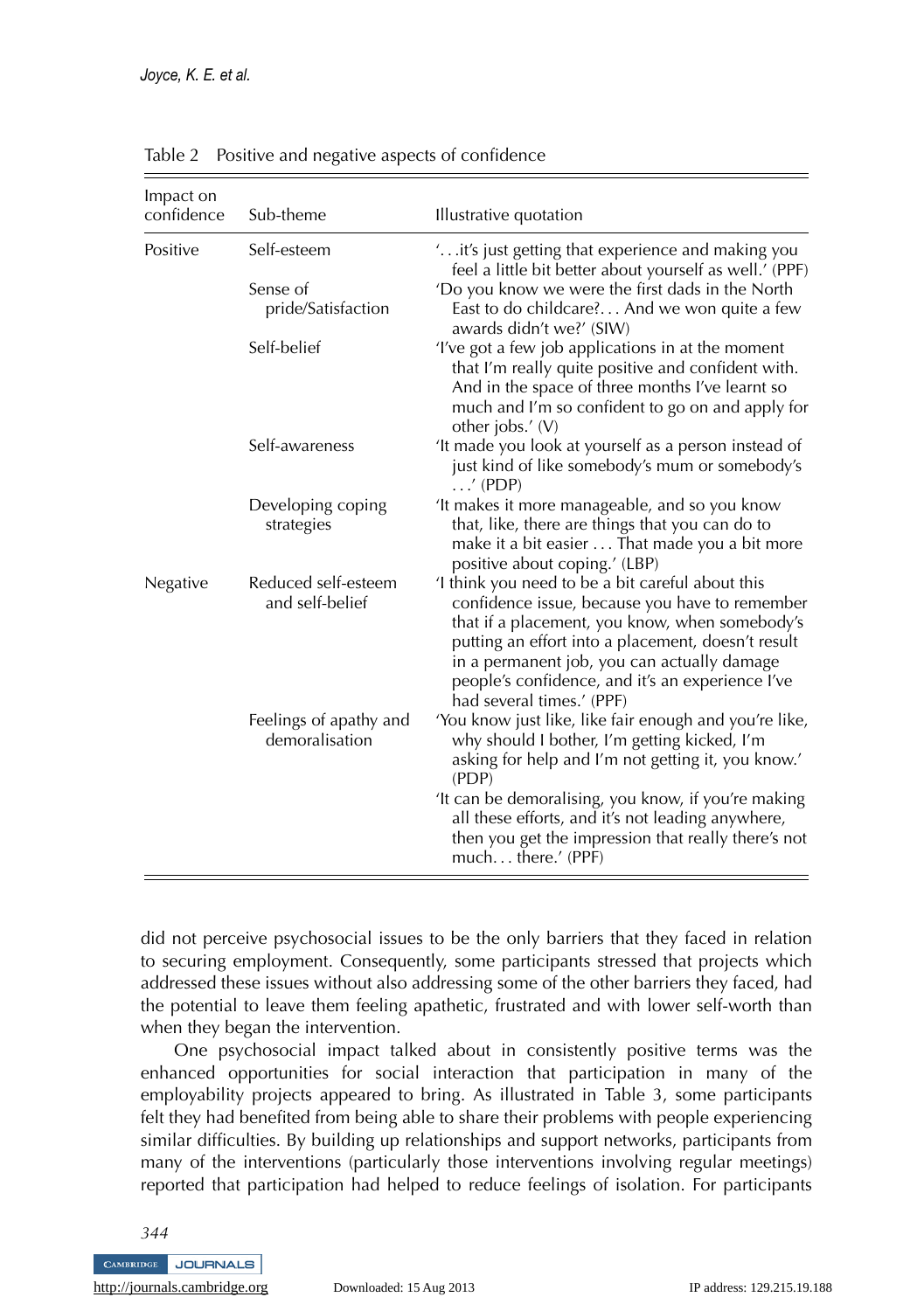| Theme                                   | Illustrative quotation                                                                                                                                                                                                                                 |
|-----------------------------------------|--------------------------------------------------------------------------------------------------------------------------------------------------------------------------------------------------------------------------------------------------------|
| Social interaction/<br>reduce isolation | 'For me personally, confidence building and getting out into the<br>real world again because it's easier not to bother. But when you<br>do bother, you realise there's a nice world out there. It's nice to<br>feel part of a group.' (CHV)            |
| Knock-on effects on<br>family/friends   | 'Then the whole family benefits, doesn't it, from what you're doing?<br>Because you're happy in yourself and that passes onto your<br>family.' $(V)$                                                                                                   |
| Promotes social<br>inclusion            | 'We take young people up to fiestas and things like that where<br>groups of young people from different youth centres get together<br>and it's breaking down the barriers between villages and<br>communities as well which is really important.' (AA) |
| Structure and meaning                   | 'By talking to different people you know it reminds you of who you<br>are you know and giving you confidence and structure, focus,<br>meaning to the day.' (PS)                                                                                        |

Table 3 Psychosocial benefits associated with the interventions

of the *Volunteering* and *Community Health Volunteers* projects, there was a sense that their involvement had knock-on positive effects on other individuals, whether that was through sharing information to enable more informed decision-making or by providing direct support in a practical or psychological sense (see Table 3).

The notion of making a useful or positive 'contribution' seemed to be particularly important in both of the volunteering focus group discussions. Again, this was an effect that was always talked about in positive terms. It was often related to the ability to provide advice to others, or exchange information, but participants in some of the projects also felt that the interventions had helped to break down social barriers between communities and had, therefore, helped to promote a broader kind of social inclusion (see Table 3). On a more practical level, several participants (notably those participating in *Positive Steps*) regarded their experiences as a means of giving structure and 'meaning' to their day. In other words, the void left by the absence of employment is filled with participation on an employability programme (a finding which echoes Baines and Hardill's (2008) recent account of volunteering by participants in communities beset by worklessness). The following section moves on to focus more directly on the issue of employability and attachment to the labour market.

#### **Employment**

The data relating to employment are grouped into two key areas: perceived barriers to employment and employability, each of which is discussed in turn.

#### *Perceived barriers to employment*

The most frequently cited barriers to employment were psychosocial in nature and included low confidence and limited self–esteem (see Table 4). It is these kinds of psychosocial barriers which the above data suggests many of the projects were successful in beginning to address. Importantly, however, structural factors were also frequently

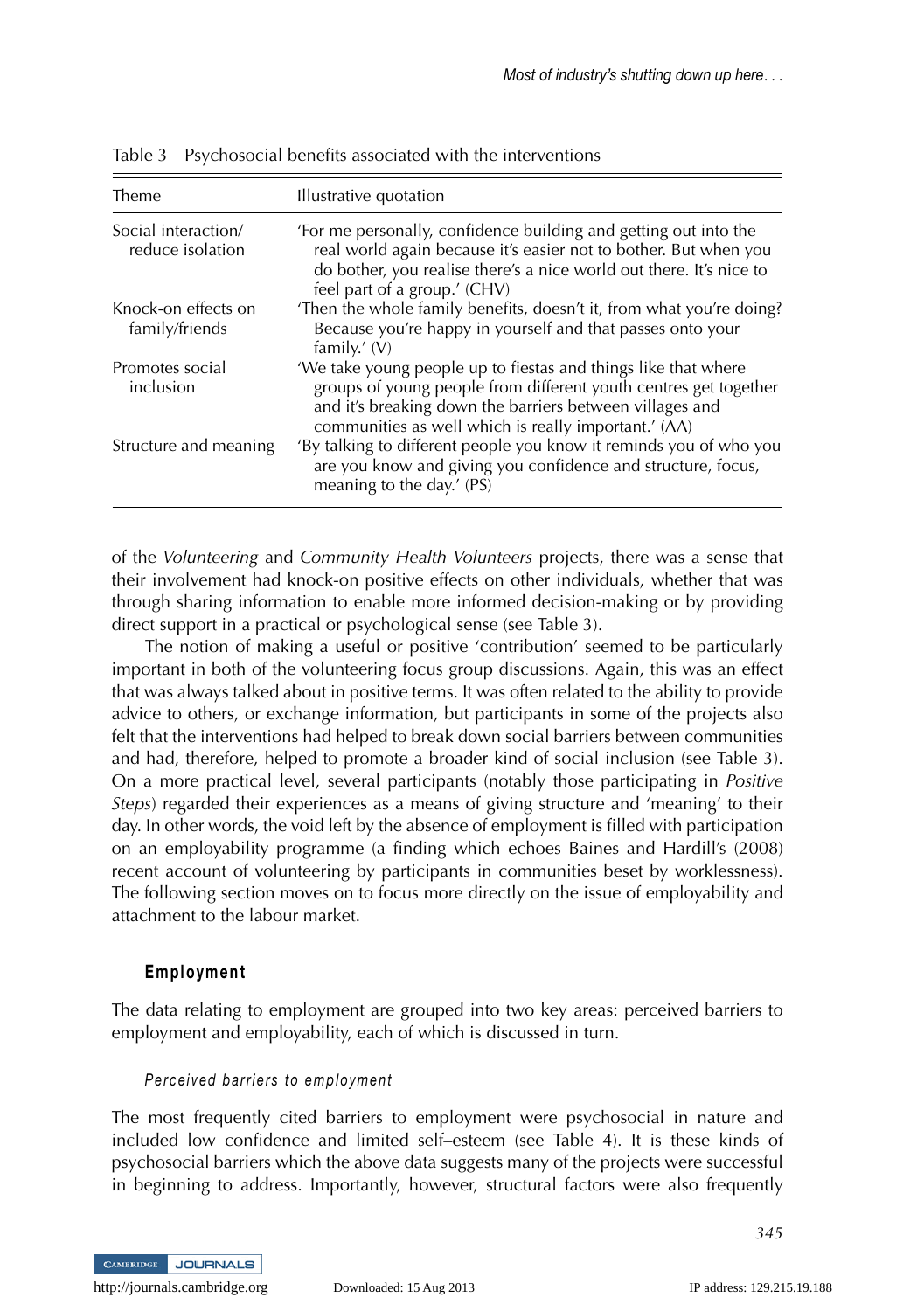| Theme                                   | Illustrative quotations                                                                                                                                                                                                              |  |
|-----------------------------------------|--------------------------------------------------------------------------------------------------------------------------------------------------------------------------------------------------------------------------------------|--|
| Health                                  | 'I can't be doing it. I don't feel I could because I've a back injury,<br>that's what's stopped me from working.' (CR)                                                                                                               |  |
| Psychosocial                            | 'I tick the boxes of a bum, basically – they're not interested in<br>me. $'$ (YPO)                                                                                                                                                   |  |
| Transport                               | $\ldots$ the buses are useless, they're not reliable $\ldots$ Taxis are<br>expensive. Uncles and aunties and all that are expensive as<br>well [for giving lifts], and [it costs] £20 a week to get to where<br>I'm going to.' (YPO) |  |
| Absence of jobs                         | 'There's nothing here  There's no permanent jobs really<br>The Government keep saying it's there but ' (GPR)                                                                                                                         |  |
| Absence of satisfactory/<br>secure jobs | 'I took the job at [a telecommunications company], and it was<br>the worst thing I could possibly have done. It was so soul<br>destroying, and I ended up making myself bad, just because I<br>hated it that much.' (CHV)            |  |

Table 4 Barriers to employment

flagged up as barriers to participants' involvement in the formal economy. For example, several participants, who each participated in different types of intervention, reported being restricted by the poor reliability and/or high expense of transport services in their area. These concerns were especially pertinent for those individuals living in rural areas, away from larger towns with more regular bus services.

Accounts of the difficulties in accessing appropriate (in terms of matching individuals' skills) and desirable or meaningful (in terms of both the salary and the stimulation provided) jobs were widespread amongst the participants who were actively searching for employment at the time of the research. Moreover, a strong feeling was expressed by participants in many of the interventions that the availability of jobs was extremely limited, especially away from the main economic centres. Where jobs were available, they often failed to offer participants the quality and security that they were looking for (see Table 4).

The extracts in Table 4 align with a considerable body of evidence which suggests that despite central government's continued focus on supply-side issues and work activation policies, there remain large disparities across the country in terms of employment opportunities (Turok and Webster, 1998; Peck, 1999; Martin *et al.*, 2003; Beatty and Fothergill, 2005; Theodore 2007). For example, Theodore (2007) focuses on the North– South divide, with areas of the North accounting for over 75 per cent of the jobs deficit, and draws attention to particular gaps in the bottom quarter of the labour market. Likewise, Turok and Webster (1998) highlight how the uneven geography of unemployment in the UK is likely to have a significant influence on the effectiveness of employability initiatives such as the New Deal. As the final quotation in Table 4 illustrates, the absence of adequately paid, secure and permanent jobs can result in individuals taking up unsatisfactory employment, which has the potential to be detrimental to their health and wellbeing. A cross-sectional study (Broom *et al*., 2006) showed that low-quality jobs, characterised by high strain and low security and marketability, were associated with poor mental and physical health effects, which were comparable to those reported by the unemployed. This issue should not be ignored by interventions that aim to tackle

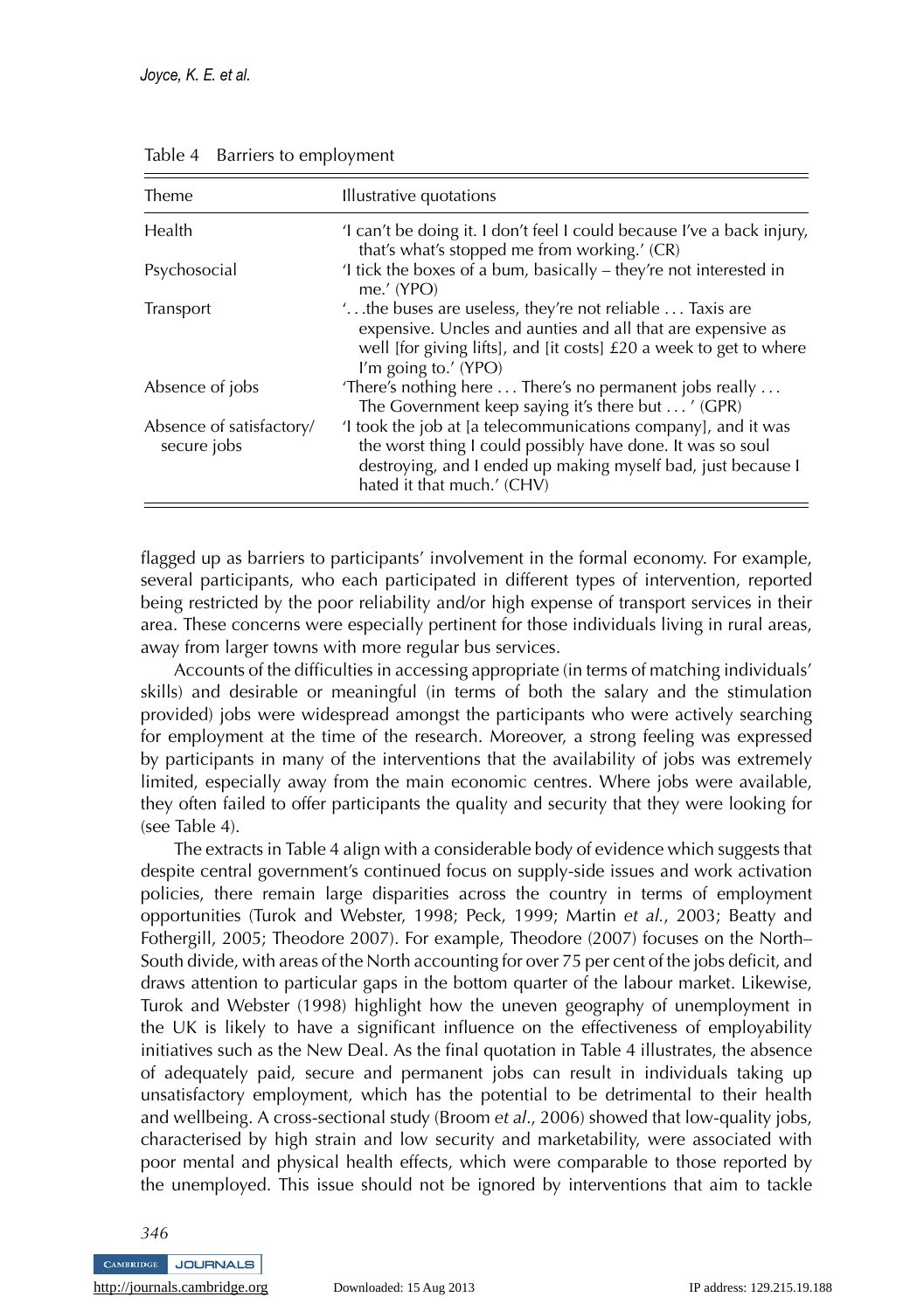worklessness effectively, particularly those which construct employment as a route to better health, for it raises questions about whether having a job with high psychosocial stressors is necessarily better than being unemployed.

#### *Employability*

Due to the varied nature of the interventions appraised and the range of individuals who participated, it is no surprise that differences in employability outcomes (defined as movement into work, return from/avoid probable sickness absence, movement into education/training or increased work-related aspirations) were observed for the 13 different projects. Feedback from the health-related programmes showed that several of the participants had successfully retained employment, or had returned to employment after a period of sickness absence, following their participation in the intervention. In contrast, participants in the education/training, work placement/volunteering and vocational advice/support programmes had usually entered the projects due to their lack of employment. Although, fewer of the participants in these types of projects were in secure employment at the time of the focus groups, many reported that the intervention had been effective in increasing their work-relevant skills, experience and/or aspirations, and at least two people recounted that they had secured full-time, permanent employment as a result of participation in these projects:

'Well they've already said, when the six months is up, they'll keep us as long as I go to college.' (PPF)

'I started off volunteering and that has led to a job ... that's directly led to a job, so that's a success.' (V)

Perhaps the relative success of the work placement/volunteering interventions was related to the 'job readiness' of these participants compared with those individuals who had joined the education/training or vocational advice/support programmes in order to develop skills or confidence in relation to the labour market.

There was less evidence of successful employment outcomes for participants in the vocational advice/support projects and the education/training project. Reasons for these differences are likely to be related to the complexity of barriers experienced by individuals participating in these interventions. In many cases, participants reported a plethora of barriers impeding their movement into the labour market, such as chronic health conditions, lacking work-relevant skills and experience, low self-confidence and issues relating to being a full-time carer. This again highlights how simple short-term linear interventions are unlikely to help individuals with complex needs.

#### **Perceived problems with the interventions**

For the most part, research participants were extremely supportive of the interventions they had been involved in. It is perhaps partly as a consequence of this that there was a recurring concern about the short-term nature of many of the projects. As the quotations below



<http://journals.cambridge.org> Downloaded: 15 Aug 2013 IP address: 129.215.19.188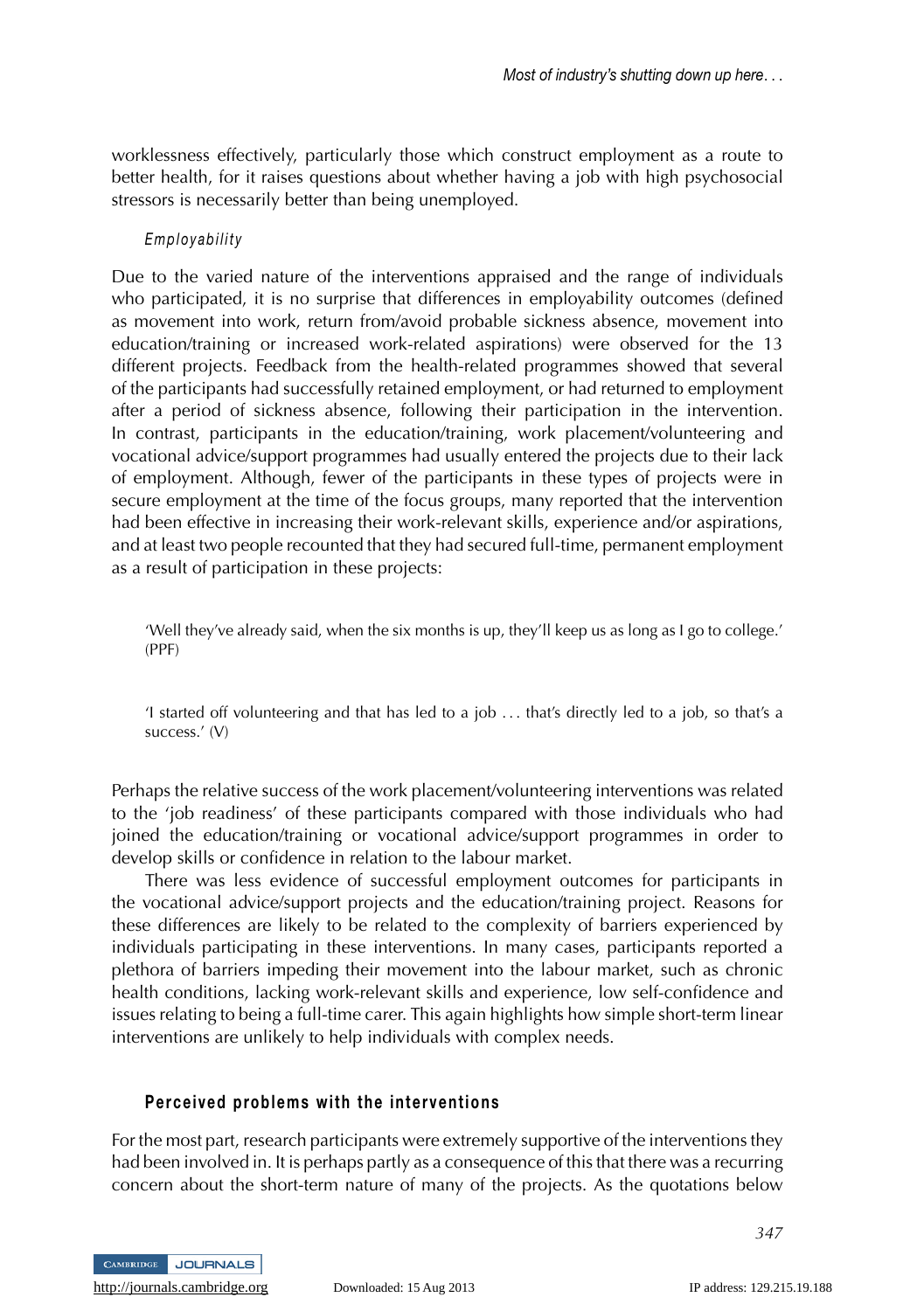illustrate, participants from all intervention types were keen to express their concerns about the need for project continuity and the maintenance of funding:

'When the funding runs out all the good work comes to an end, and you've maybe built people's confidence and capacity and then they're left with nothing, and that is maybe leaving them in a worse state than they were before the funding was actually there.' (V)

'They do it with everywhere you know, they give subsidies but they expect places to be self sufficient after a certain amount of time, I don't know what's happening though. I know there's petitions and ...' (PS)

'Like I say I'd hate to think they stop doing them you know because then we're just going back to square one.' (SIW)

The short duration of projects was a real concern to participants with many feeling that such a myopic stance could limit the potential success of the interventions and possibly unravel the progress they had already made. In particular, participants voiced the need for consideration to be given to the support mechanisms available to participants once projects have ended.

## **Discussion**

The interventions considered here set out to tackle the complex issue of worklessness by drawing on a multifaceted approach, which included projects focusing on physical, psychological and social determinants. Overall, this strategy appears to have achieved some successes: health-related projects were reported to have helped participants tackle mental and physical ill health problems, while education/training interventions and volunteering/work placement schemes appeared to have supported participants in dealing with more practical barriers, such as lack of work skills and experience. It should be emphasised here that these patterns were not rigid, and different types of interventions were felt by participants to have multiple, inter-related benefits (see Figure 1). A number of participants reported that the intervention had helped them return from, or avoid probable, absences from work as a result of poor health. Of those participants who were out of work, several suggested that their attachment to the labour market had increased, particularly those participants in the volunteering/work placement interventions who could also, perhaps, be described as more 'job ready'. All of this suggests the programme of interventions being studied in County Durham was relatively successful. However, this 'success' story is accompanied by some important caveats, from which lessons can (and, we argue, should) be learnt, as the following sections explore.

#### *Need for individualised support*

As Stafford *et al.* (2008) argue, those individuals with more financial and human capital are likely to be at an advantage in terms of accessing information, using services and feeding back on their experiences relating to the labour market. There is a need, therefore, to equalise the routes into employability interventions and, perhaps more importantly, to provide tailored support for individuals facing multiple barriers to employment. Indeed,

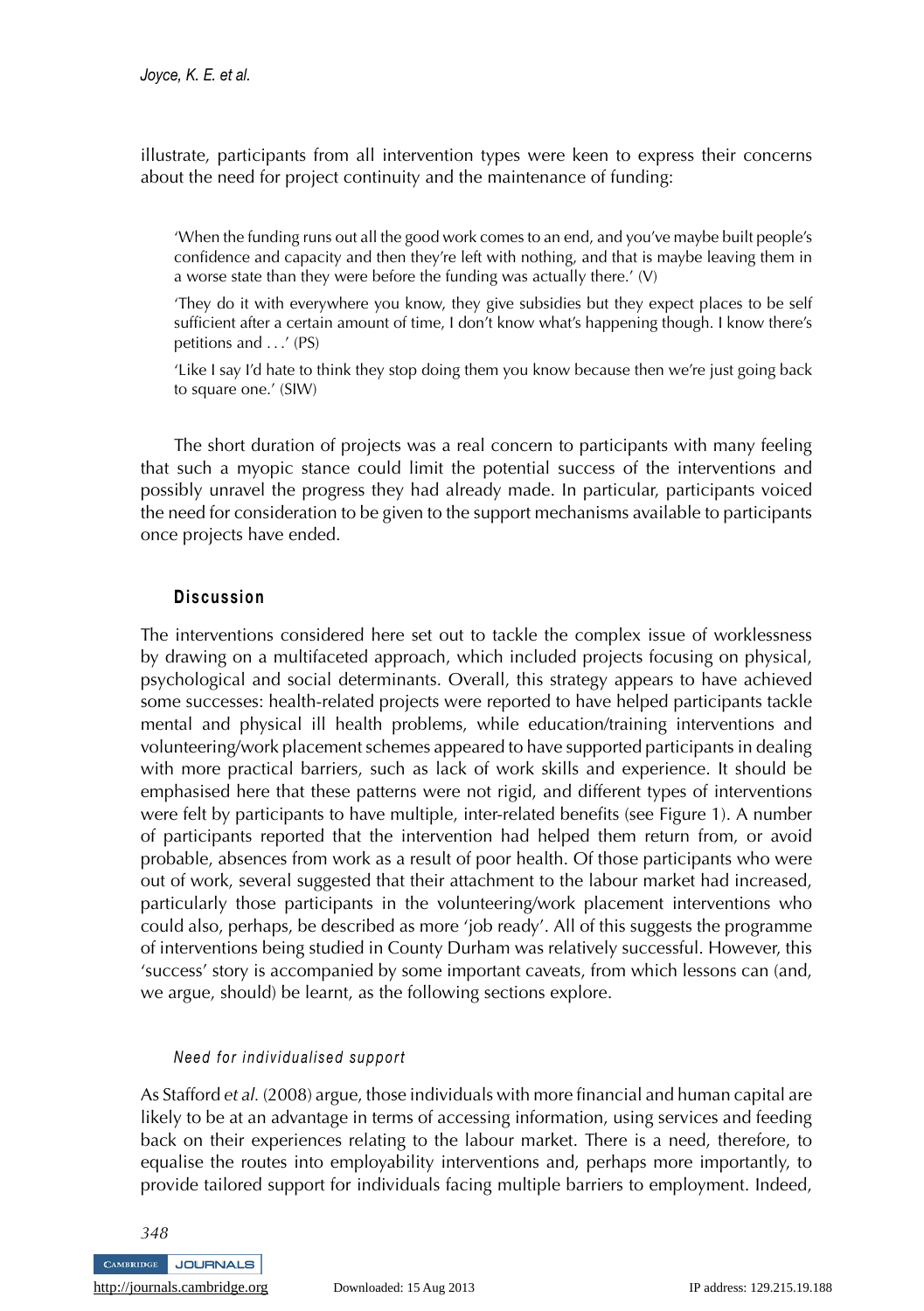Arksey (2003) suggests that a pilot employment project (People into Employment – PIE) implemented in the north-east of England achieved success due to the highly individualised support it provided, which was characterised by one-to-one support, tailormade job searching and training, flexibility in responding to different needs and related adjustments in expectations with regards to the pace of the return to work journey.

Similarly, Lindsay *et al*. (2008) contest that it is not enough for policymakers simply to acknowledge the complex and multifaceted barriers faced by job seekers, rather there is an impetus to commit to flexible and innovative approaches promoting employability which, they argue, are hallmarked by cooperation and mutualism in both design and delivery. We therefore endorse the adaptive and multi-faceted approach to worklessness advocated by Dean (2003), who argues that a 'life-first' model of welfare to work should be encouraged in future initiatives. This could conceivably incorporate projects that support individuals in maintaining employment (e.g. health-related programmes), alongside those that aim to overcome skills and psychosocial barriers to work. The emphasis, as Dean (2003) maintains, should be placed on the individual and their life needs so that employability initiatives are adaptive and, crucially, responsive to the varying requirements of all participants involved.

#### *Short-term focus*

Many of the interventions discussed in this study involved individuals facing multiple interrelated barriers to employment and, whilst the interventions appeared to have helped most of these individuals to make some progress on a journey towards employment, it is likely that ongoing support is necessary. Indeed, participants on many of the programmes highlighted the short duration of the projects as a key concern and potential barrier to success.

It is clear that short-term employability projects do not usually have the scope and resources to deliver appropriate support to individuals facing some of the multiple and complex problems described here (Dean, 2003; Lindsay *et al*., 2007). Furthermore, it has previously been noted from the perspective of those involved in implementing local interventions that the short-term nature of some projects can be damaging to those involved:

Once people's energies and hopes have been engaged there is a danger of achieving less than nothing if the support cannot be sustained, as they are likely to become disillusioned and cynical about any opportunities that might be offered in the future. (Matka *et al*., 2002: 103)

The above extract focuses on the comments of a project organiser, but the data presented in this paper suggest that participants in short-term interventions often share such a perception. Although these concerns are not new, they further underline the need for policymakers (and researchers) to consider more carefully the long-term impacts of shortterm projects.

#### *Need for demand-side interventions*

Like many employability projects in the UK, each of the 13 interventions focussed on the supply side of the labour market in providing training, advice and support and paid scant, if any, attention to demand-side factors (Beatty and Fothergill, 2005; Devins and Hogarth, 2005; Bambra, 2006; Grover, 2007). This is particularly important



*349*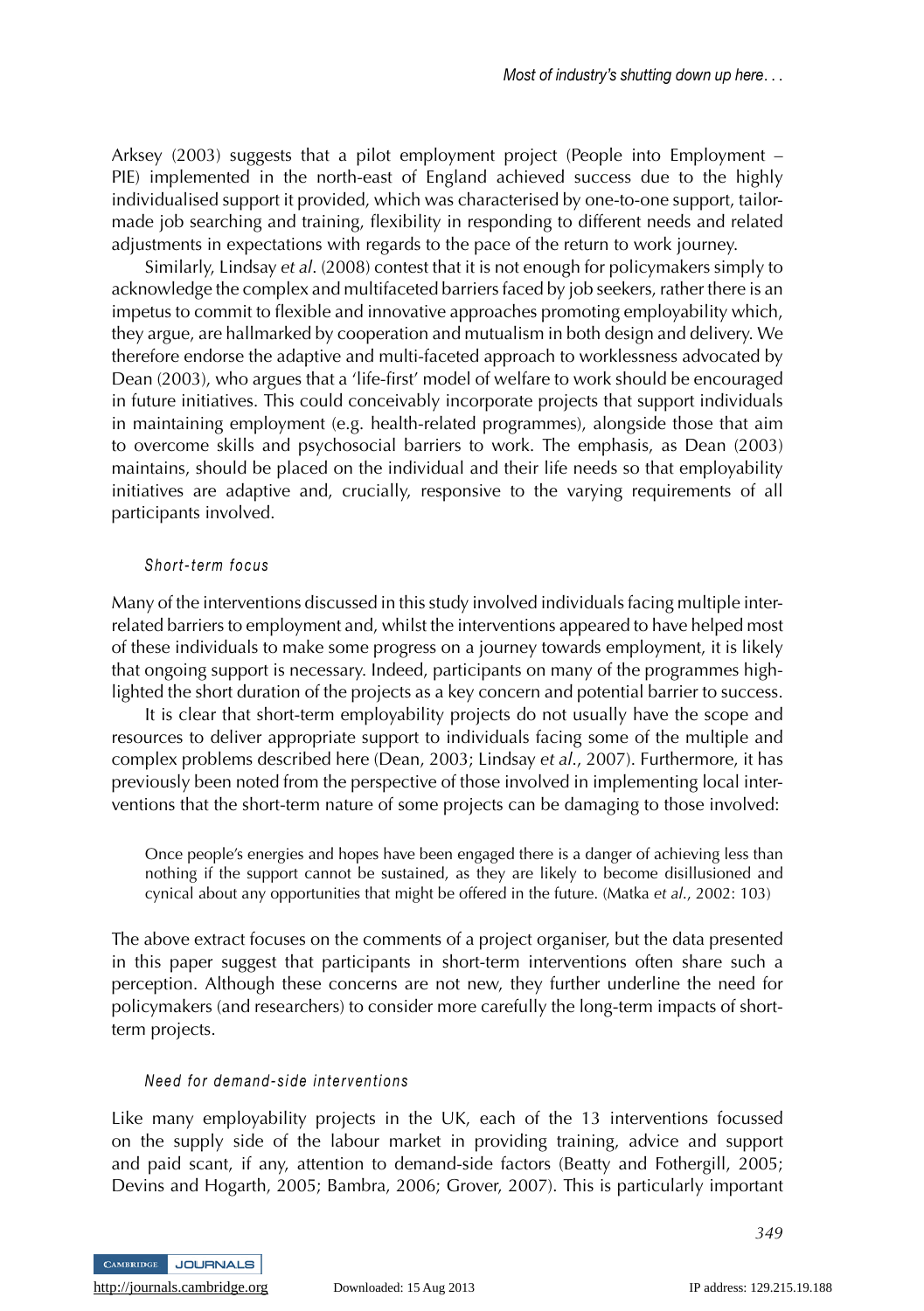given that participants reported facing persistent structural barriers to employment, such as a low availability of accessible, high-quality, suitable employment or training opportunities. These observations parallel several commentators' assertions that policy initiatives continue to conceptualise worklessness as a labour supply problem despite convincing evidence to the contrary, especially in (former) industrial areas (Turok and Webster, 1998; Martin *et al*., 2003; Beatty and Fothergill, 2005). For example, Martin *et al*. (2003: 203) argue that the need to integrate active labour market policies with measures to stimulate labour demand is often 'overlooked by an orthodoxy which separates a notion of equality of opportunity from the geographical conditions and disparities which structure its realisation'. In the context of the delivery of the New Deal programme, they argue that an overly simplistic focus on either the demand or supply side of the problem in isolation is insufficient and a closer understanding of small-scale contextual factors is necessary to build success in depressed regional and local labour markets.

The need to address demand-side issues is also highlighted by an increasing recognition that not all forms of employment are beneficial to health and wellbeing (Waddell and Burton, 2006). For example, Bartley *et al*. (2006) draws attention to the increase of low-skilled service sector jobs which offer little security and can incur similar costs to mental wellbeing and physical health as unemployment. In addressing demandside issues, there is clearly a need, therefore, to consider the quality of employment opportunities, as well as the quantity. Although arguments around the neglect of structural barriers in employment initiatives have been well rehearsed (e.g. Beatty and Fothergill, 2005; Devins and Hogarth, 2005; Grover, 2007), this study provides empirical evidence to show that these challenges have not yet been responded to by policymakers. It should be noted that this paper focuses exclusively on the perceptions and experiences of individuals who participated in employability schemes and does not attempt to deal with employers' views or assess supply-side issues (issues which have not been significantly examined in relation to recent employability schemes in the UK and which warrant further research). Whilst it could be argued, from a policy perspective, that it is unlikely that everyone with diverse and complex needs can secure a meaningful and rewarding employment, in designing future welfare to work interventions it is nevertheless crucial to consider how individuals perceive their needs and desires in relation to work.

# **Conclusion**

In summary, this paper demonstrates some of the benefits of participation in employability projects, such as positive effects on lifestyle-behavioural factors and wellbeing, whilst also drawing attention to participants' concerns regarding the short-term nature of projects and the possible negative consequences associated with projects that focus on increasing individuals' sense of empowerment in environments offering few meaningful employment opportunities. While the programme of interventions appears to have helped address some of the barriers to employment cited by participants (such as low self-confidence and limited skills/experience), structural barriers continue to persist, most notably a paucity of accessible and desirable jobs, and there is little evidence to suggest policymakers are effectively addressing these more daunting barriers. Nevertheless, given that movement back into employment is likely to be characterised by a series of small but important steps, rather than one straightforward, linear pathway into work (Hoggart *et al*., 2006), the perceived benefits of participation in the employability programmes should not be undermined.

*350*

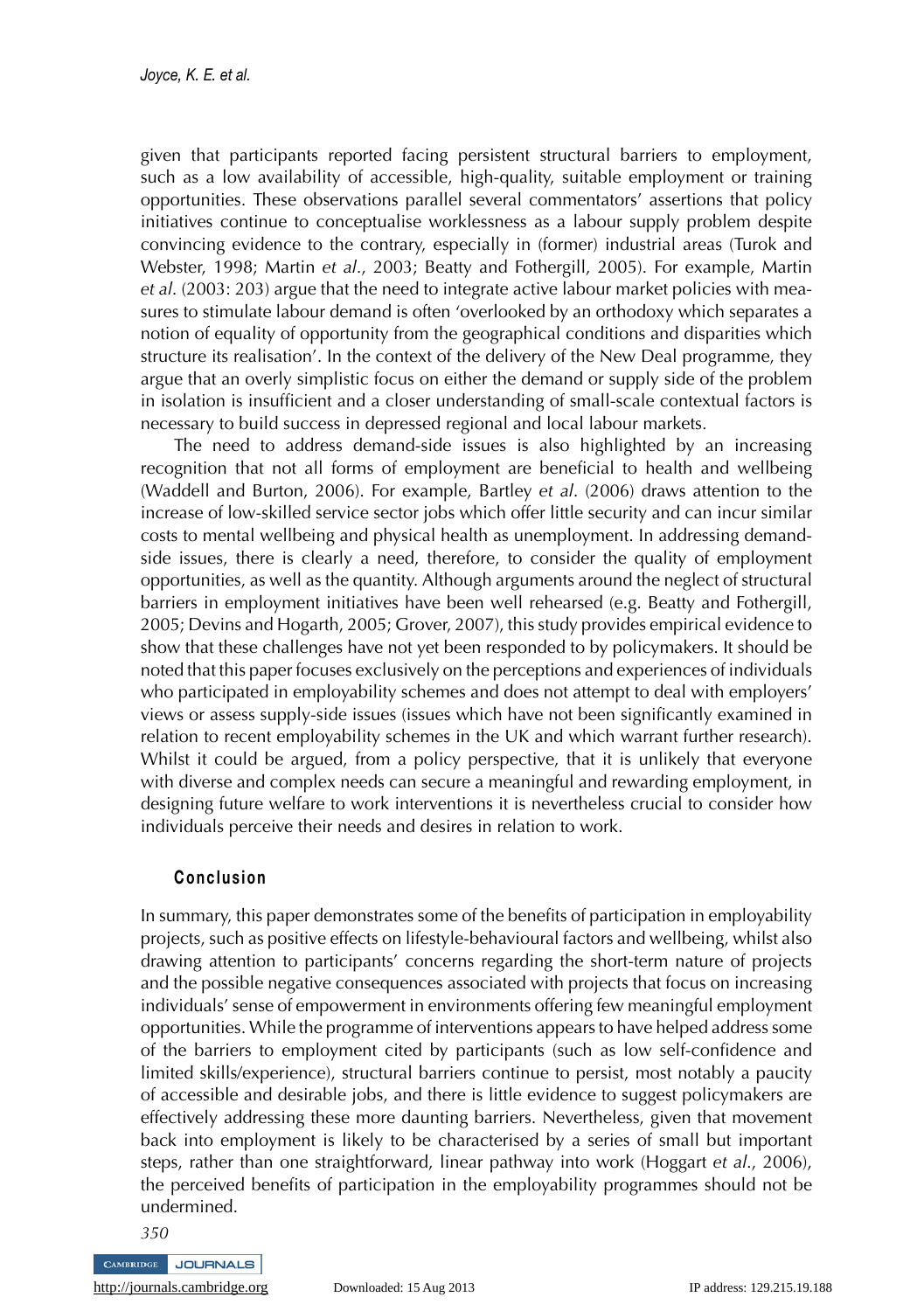The findings also suggest that the synergy between various interventions could potentially be exploited further in subsequent employability initiatives, by incorporating short-term projects into longer-term strategies and by strengthening the links between projects. Finally, it needs to be acknowledged that the data drawn upon in this study only provide a short-term insight into the participants' experiences of the interventions, as they were collected from individuals who were either still involved, or who had only recently completed participation. Future research might consider how individuals' experiences and perceived barriers to the labour market change over time by adopting life history or biographical type methods (see for example Holland *et al.*, 2006 or Corden and Nice, 2007).

## **Authorship contribution statement**

Kerry Joyce undertook data collection and analysis and was lead author of the paper. Katherine Smith undertook data collection and analysis and contributed to writing-up. Claire Sullivan contributed to writing up. Clare Bambra designed the project, supervised data collection, and analysis, secured funding and contributed to writing-up.

#### **Acknowledgements**

The authors would like to thank Jennifer Reynolds, Yvonne Ford and Robin Jamieson for their assistance with administrative support. The work was funded by Sedgefield Local Strategic Partnership. The views expressed in the report are those of the authors and not those of Sedgefield Local Strategic Partnership.

# **References**

- **Arksey, H.** (2003), 'People into Employment: supporting people with disabilities and carers into work', *Health and Social Care in the Community*, 11, 3, 283–92.
- **Association for Public Health Observatories and Department of Health (APHO and DoH)** (2008), 'Health Profile for 2008: Sedgefield', available at http://www.healthpromotion.cdd.nhs. uk/media/pdf/c/j/Health\_Profile\_2008\_–\_Sedgefield.pdf [accessed 22.09.2009].
- **Baines, S. and Hardill, I.** (2008), '"At least i can do something": the work of volunteering in a community beset by worklessness', *Social Policy and Society*, 7, 3, 308–17.
- **Bambra, C.** (2008), 'Incapacity Benefit reform and the politics of ill health', *British Medical Journal*, 337, a1452.
- **Bambra, C.** (2006), 'The influence of government programmes and pilots on the employment of disabled workers', in K. Needels and R. Schmitz (eds.), *Economic and Social Costs and Benefits to Employers for Retaining, Recruiting and Employing Disabled People and/or People with Health Conditions or an Injury: A Review of the Evidence*, Research Report No. 400, London: Department of Work and Pensions.
- **Bambra, C. and Smith, K.** (in press), 'No longer deserving? Sickness benefit reform and the politics of (ill) health', *Critical Public Health*.
- **Bambra, C., Whitehead, M. and Hamilton, V.** (2005), 'Does "welfare to work" work? A systematic review of the effectiveness of the UK's welfare-to-work programmes for people with a disability or chronic illness', *Social Science and Medicine*, 60, 1905–18.
- **Bartley, M., Ferrie, J. and Montgomery, S. M.** (2006), 'Health and labour market disadvantage: unemployment, non-employment and job insecurity', in M. Marmot and R. Wilkinson (eds.), *Social Determinants of Health*, Oxford: Oxford University Press.

CAMBRIDGE JOURNALS

<http://journals.cambridge.org> Downloaded: 15 Aug 2013 IP address: 129.215.19.188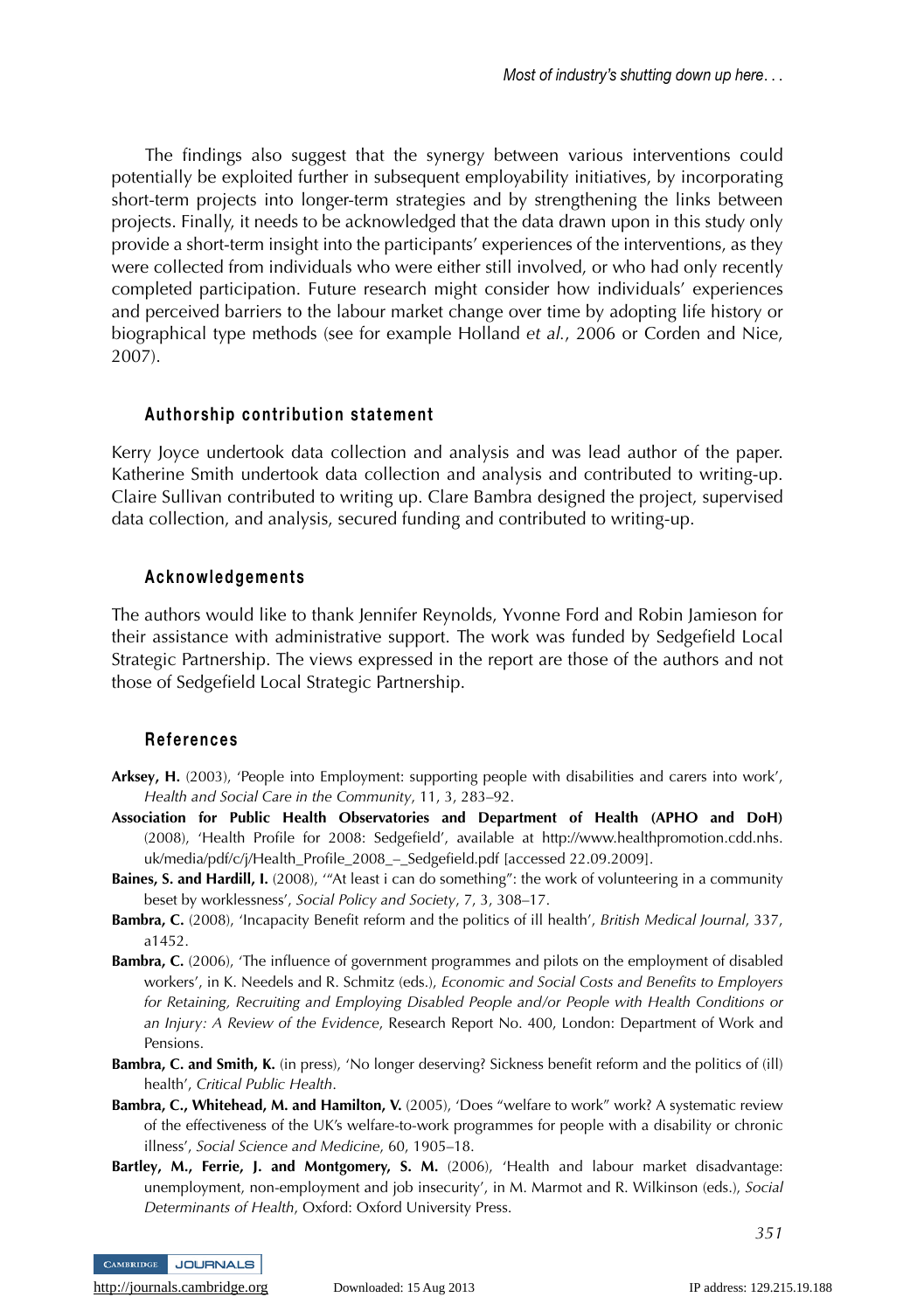- **Beatty, C. and Fothergill, S.** (2005), 'The diversion from "unemployment" to "sickness" across British regions and districts', *Regional Studies*, 39, 7, 837–54.
- **Broom, D., D'Souza, R., Strazdins, L., Butterworth, P., Parslow, R. and Rodgers, B.** (2006), '"The lesser evil: bad jobs or unemployment?": a survey of mid-aged Australians', *Social Science and Medicine*, 63, 575–86.
- **Communities and Local Government**. (2007), 'PSA floor targets, local authority profiles, Sedgefield, August 2007', available at www.fti.neighbourhood.gov.uk/display pagedoc.asp?id=2224 [accessed 25.10.2007].
- **Campbell, M.** (2000), 'Reconnecting the long term unemployed to labour market opportunity: the case for a "local active labour market policy"', *Regional Studies*, 34, 70, 655–68.
- **Corden, A. and Nice, K.** (2007), 'Qualitative longitudinal analysis for policy: incapacity benefits recipients taking part in pathways to work'. *Social Policy and Society*, 6, 4, 557–69.
- **Danson, M.** (2005), 'Old industrial areas and employability', *Urban Studies*, 42, 2, 285–300.
- **Danziger, S., Corcoran, S., Danziger, C., Heflin, A., Kalil, J., Rosen, K., Seefeldt, K., Siefert, K. and Tolman, R.** (2002), 'Barriers to the employment of welfare recipients', Population Studies Center, University of Michigan, available at http://www.psc.isr.umich.edu/pubs/ pdf/rr02-508.pdf [accessed 11.02.2008].
- **Dean, H.** (2003), 'Reconceptualising welfare-to-work for people with multiple problems and needs', *Journal of Social Policy*, 32, 3, 61–80.
- **Department for Work and Pensions (DWP)** (2008), Employment and Support Allowance. Available at: http://www.jobcentreplus.gov.uk/JCP/Customers/WorkingAgeBenefits/Dev\_015412.xml.html [accessed 12.03.2010].
- **Devins, D. and Hogarth, T.** (2005), 'Employing the unemployed: some case study evidence on the role and practice of employers', *Urban Studies*, 42, 2, 245–56.
- **Easterlow, D. and Smith, S. J.** (2003), 'Health and employment: towards a New Deal', *Policy and Politics*, 31, 4, 511–33.
- **Fletcher, D. R.** (2007), 'A culture of worklessness? Historical insights from the Manor and Park area of Sheffield', *Policy and Politics*, 35, 1, 65–85.
- **Gardiner, K.** (1997), *Bridges from Benefit to Work*, York: Joseph Rowntree Foundation.
- **Government Office for the North East** (2007), 'Local authority area profile: Sedgefield', available at www.gos.gov.uk/nestore/docs/ourregion/laps/sedgefield.pdf [accessed 24.09.2009].
- **Gregg, P.** (2008), 'Realising potential: a vision for personalised conditionality and support', An independent report to the Department for Work and Pensions, available at http://www.dwp. gov.uk/docs/realisingpotential.pdf [accessed 28.09.2009].
- **Grover, C.** (2007), 'The Freud report on the future of welfare to work: some critical reflections', *Critical Social Policy*, 27, 534–45.
- **Heggie, J. K. F., Neil, B., Green, E. and Singleton, C.** (2007), 'ADVANCE: women to employability', Final report, University of Teesside.
- **Hillage, J., Rick, J., Pilgrim, H., Jagger, N., Carroll, C, Booth, A.** (2008), 'Review of the effectiveness and cost effectiveness of interventions, strategies, programmes and policies to reduce the number of employees who move from short-term to long-term sickness absence and to help employees on long-term sickness absence return to work', Institute for Employment Studies, Brighton, available at http://www.nice.org.uk/guidance/index.jsp?action=folder&o=40624 [accessed 26.06.2008].
- **Hoggart, L., Campbell-Barr, V., Ray, K. and Vegeris, S.** (2006), 'Staying in work and moving up: evidence from the UK Employment Retention and Advancement (ERA) demonstration', Research Report No. 381, Department of Work and Pensions, London.
- **Holland, J., Thomson, R. and Henderson, S.** (2006), 'Qualitative longitudinal research: a discussion paper', Working Paper No. 21, Families and Social Capital ESRC Research Group, London.
- **Hyggen, C.** (2007), 'Change and stability in work commitment in Norway: from adolescence to adulthood', *Journal of Social Policy*, 37, 1, 103–23.